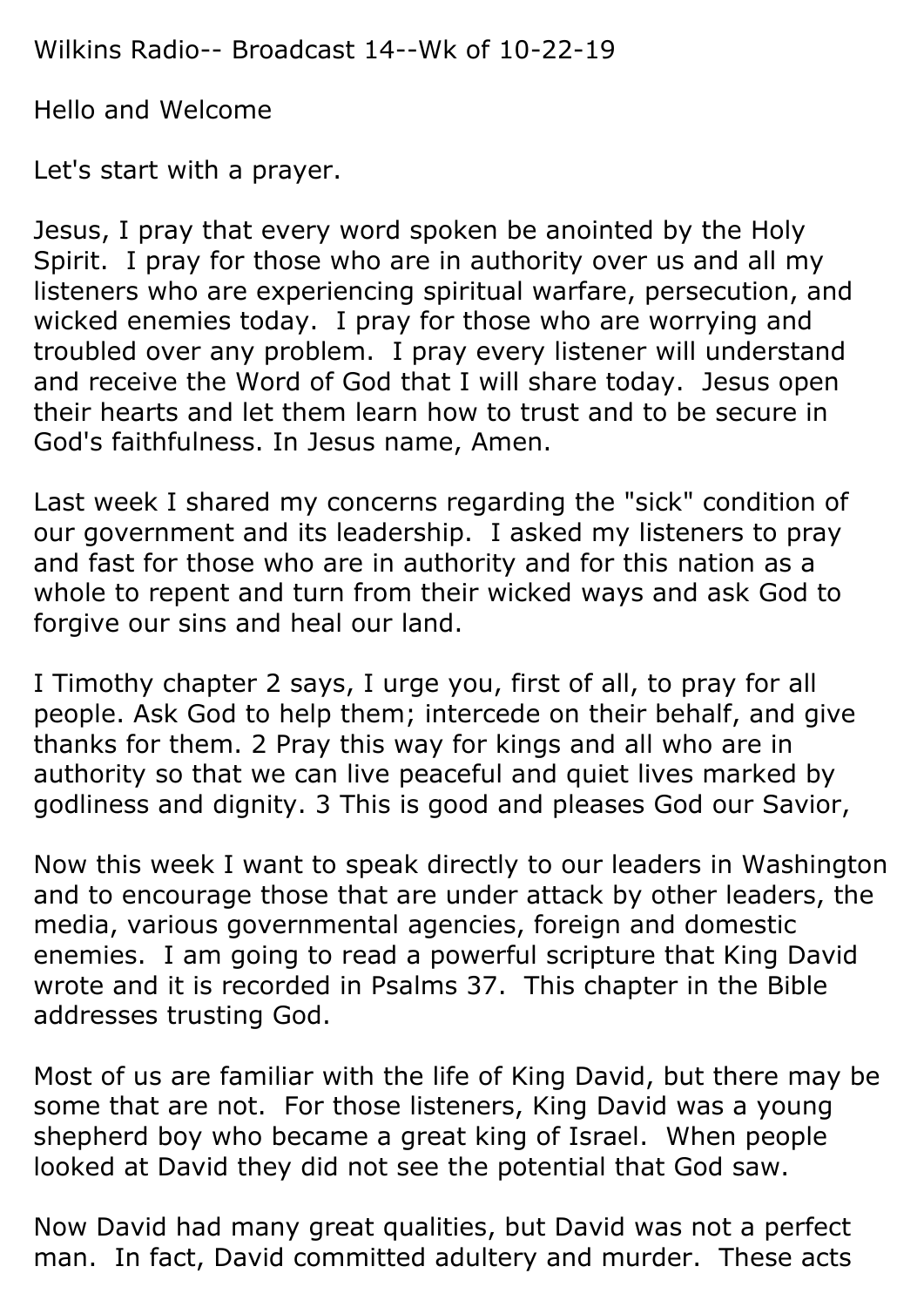cost David and his enemies began to circle like vultures. So what saved David? It was David's willingness to humble himself before God and repent. It was David's confidence in God faithfulness to redeem his mistakes and restore his life. David put his trust in God to protect him, to fight for him, and to deliver him from all his enemies. Please get your Bibles now and read along as we look a Psalms 37.

1 Don't worry about the wicked or envy those who do wrong. 2 For like grass, they soon fade away. Like spring flowers, they soon wither. 3 Trust in the Lord and do good. Then you will live safely in the land and prosper. 4 Take delight in the Lord, and he will give you your heart's desires. 5 Commit everything you do to the Lord. Trust him, and he will help you. 6 He will make your innocence radiate like the dawn, and the justice of your cause will shine like the noonday sun. 7 Be still in the presence of the Lord, and wait patiently for him to act. Don't worry about evil people who prosper or fret about their wicked schemes. 8 Stop being angry! Turn from your rage! Do not lose your temper it only leads to harm. 9 For the wicked will be destroyed, but those who trust in the Lord will possess the land. 10 Soon the wicked will disappear. Though you look for them, they will be gone. 11 The lowly will possess the land and will live in peace and prosperity. 12 The wicked plot against the godly; they snarl at them in defiance. 13 But the Lord just laughs, for he sees their day of judgment coming. 14 The wicked draw their swords and string their bows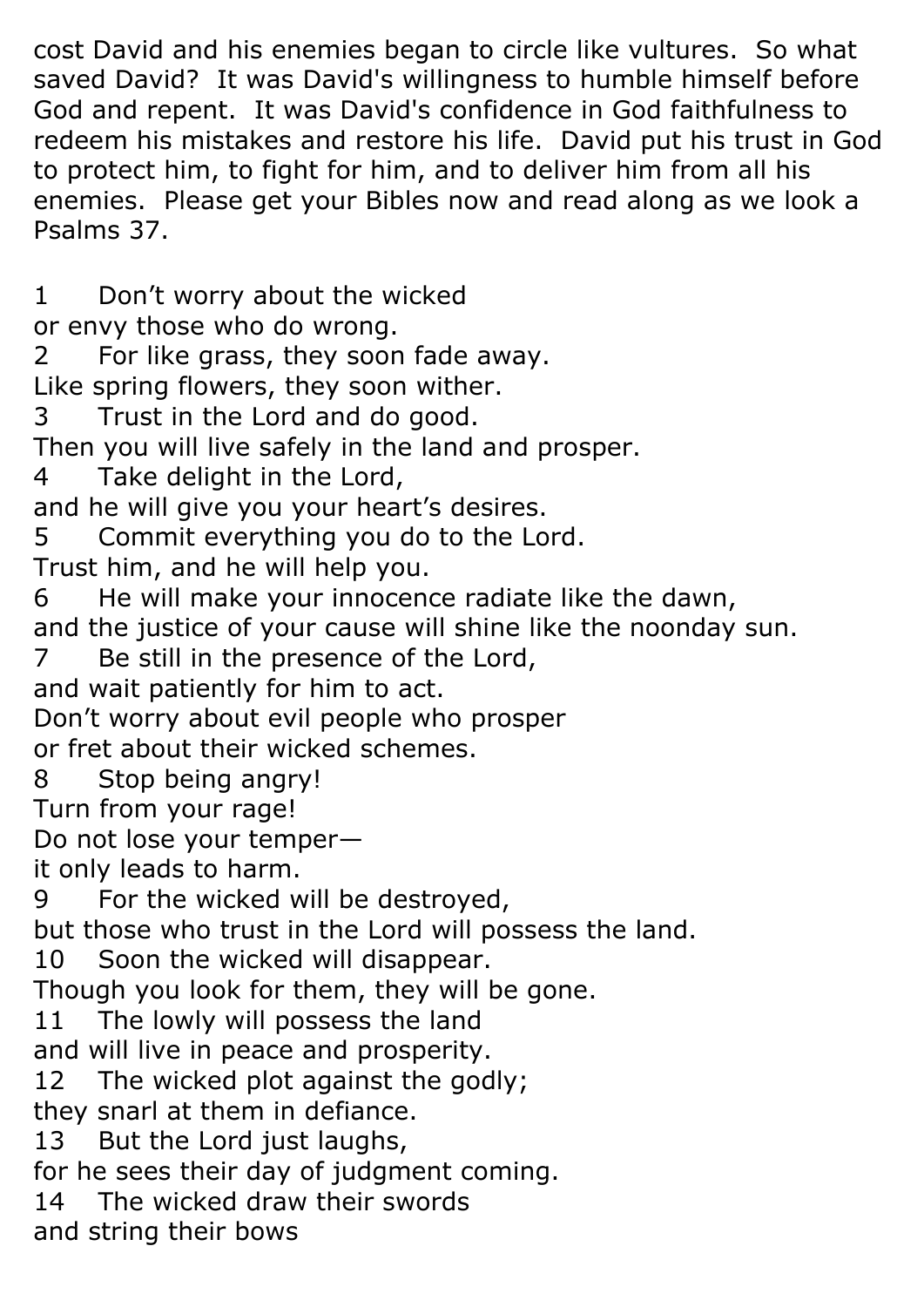to kill the poor and the oppressed, to slaughter those who do right. 15 But their swords will stab their own hearts, and their bows will be broken. 16 It is better to be godly and have little than to be evil and rich. 17 For the strength of the wicked will be shattered, but the Lord takes care of the godly. 18 Day by day the Lord takes care of the innocent, and they will receive an inheritance that lasts forever. 19 They will not be disgraced in hard times; even in famine they will have more than enough. 20 But the wicked will die. The Lord's enemies are like flowers in a field they will disappear like smoke. 21 The wicked borrow and never repay, but the godly are generous givers. 22 Those the Lord blesses will possess the land, but those he curses will die. 23 The Lord directs the steps of the godly. He delights in every detail of their lives. 24 Though they stumble, they will never fall, for the Lord holds them by the hand. 25 Once I was young, and now I am old. Yet I have never seen the godly abandoned or their children begging for bread. 26 The godly always give generous loans to others, and their children are a blessing. 27 Turn from evil and do good, and you will live in the land forever. 28 For the Lord loves justice, and he will never abandon the godly. He will keep them safe forever, but the children of the wicked will die. 29 The godly will possess the land and will live there forever. 30 The godly offer good counsel; they teach right from wrong. 31 They have made God's law their own, so they will never slip from his path. 32 The wicked wait in ambush for the godly,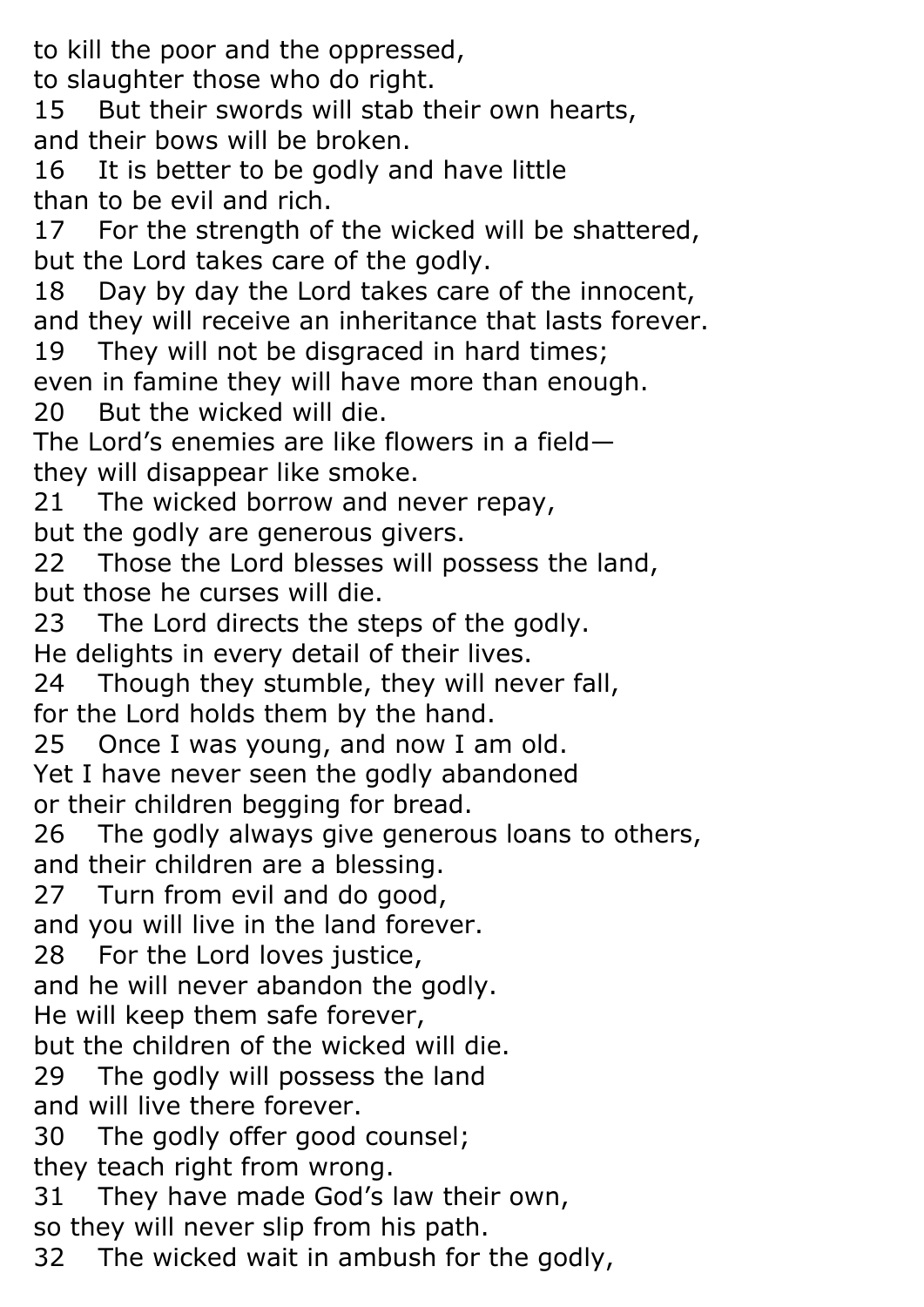looking for an excuse to kill them. 33 But the Lord will not let the wicked succeed or let the godly be condemned when they are put on trial. 34 Put your hope in the Lord. Travel steadily along his path. He will honor you by giving you the land. You will see the wicked destroyed. 35 I have seen wicked and ruthless people flourishing like a tree in its native soil. 36 But when I looked again, they were gone! Though I searched for them, I could not find them! 37 Look at those who are honest and good, for a wonderful future awaits those who love peace. 38 But the rebellious will be destroyed; they have no future. 39 The Lord rescues the godly; he is their fortress in times of trouble. 40 The Lord helps them, rescuing them from the wicked. He saves them, and they find shelter in him.

So I hope our leaders in Washington and all my listeners will take this scripture to heart and practice what it says.

Do not fret because of the evil attacks of people.

Trust God.

In  $Isa$  49:25-26 The Lord says, I will fight those who fight you, and I will save your children. 26 I will feed your enemies with their own flesh. They will be drunk with rivers of their own blood. All the world will know that I, the Lord, am your Savior and your Redeemer, the Mighty One of Israel.\*"

Do good. That means keep doing the right thing for the country. Don't let satanic attacks distract you from your core mission.